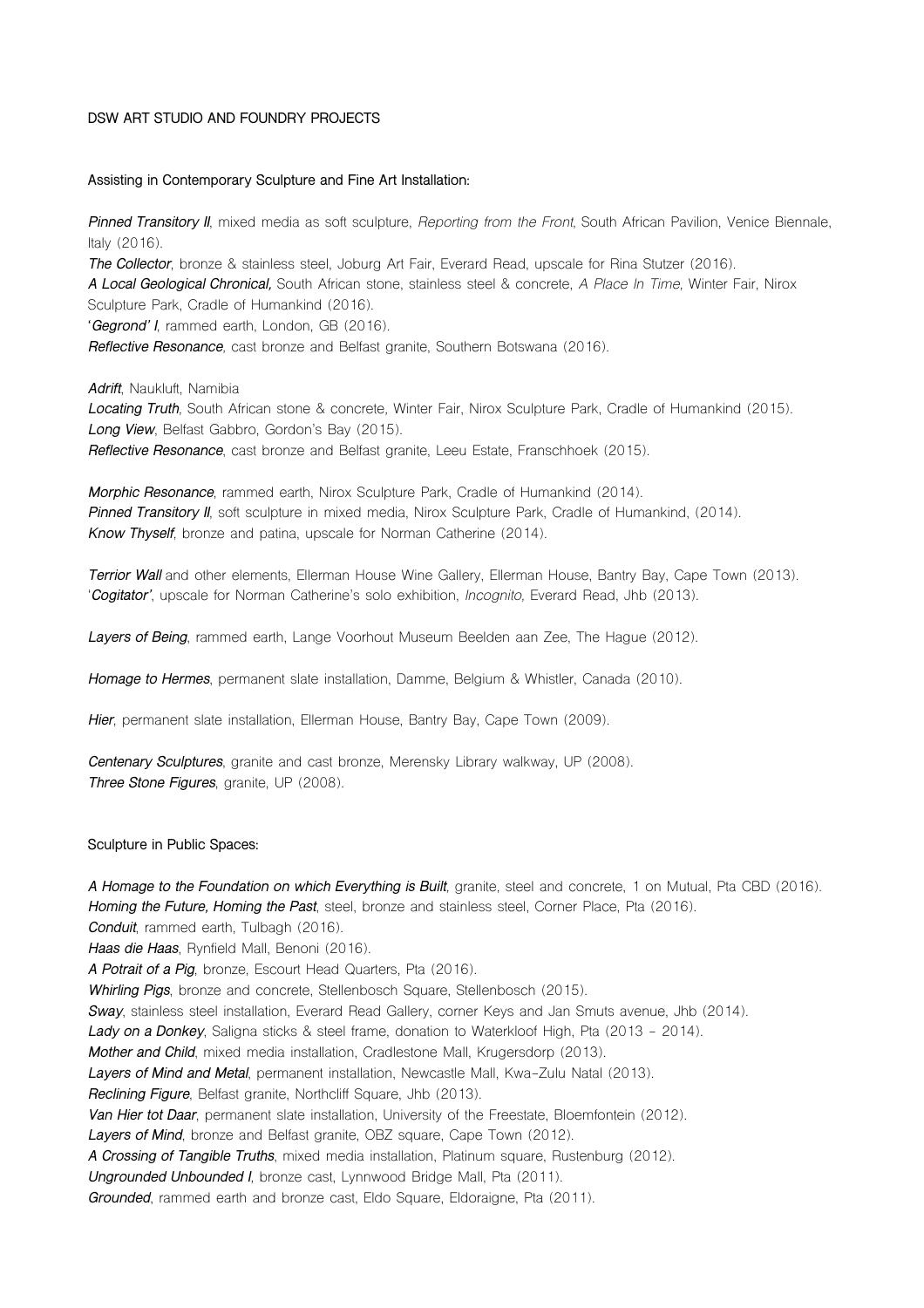*The Rightside*, cast bronze and concrete, Southdowns Mall, Centurion (2011). *Adrift*, granite, Waterkloof Corner Shopping Centre, Pta (2010).

*Homage to Hermes*, permanent slate installation, Apple Headquaters, Jhb (2010). '*Mapompana'* (The Short Fat One), cast bronze and concrete, Goldfields Mall, Welkom (2010). *Little Mamma Africa*, permanent slate installation at Attreridgeville Super Stadium, Pta (2010). *Homage to Hermes*, permanent slate installation, Apple Mac Head Quarters, Jhb (2009). *The One Brother and the Dark Cloud*, cast bronze and stainless steel, cnr. Eastwood and Park Streets, Pta (2010). *Drift*, biodegradable installation for Aardklop, Potchefstroom Botanical Gardens (2010). *Momentary Permanence*, Belfast granite and bronze cast, Brooklyn Bridge, Pta (2009).

*The Udder Side*, bronze and concrete, Irene Village Mall, Centurion (2007). *Trixie*, mixed media, Irene Village Mall, Centurion (2007). *Co-presence*, cast steel and stainless steel, Irene Village Mall, Centurion (2007). '*Uit klip, uit Water'*, stone, concrete and aluminium, Saronsberg Wine Estate, Tulbagh (2004).

# **DSW Collective Group Exhibitions:**

*Tacit: Celebrating 20 years at DSW Sculpture Works and Foundry,* William Humphreys gallery Kimberley (2016). *Tacit: Celebrating 20 years at DSW Sculpture Works and Foundry,* NWU gallery, Potchefstroom (2016). *Syncopation*, Clover Aardklop Arts Festival, NWU Botanical Garden, Potchefstroom (2014). *The Dionysus Sculpture Works Studio Exhibition,* Arts Association of Pretoria & Grande Provence Gallery, Franschoek (2013). *DSW exhibition*, Saronsberg Wine Estate Art Gallery, Tulbagh (2008). *DSW group show*, National Arts Association, Pta (2005)

*DSW group show*, Gordart Gallery, Jhb (2004).

## **THE FOUNDRY AT DSW**

## **Restoration & Recasting of Archival Bronzes and Plasters:**

- The Anton Van Wouw Collection at UP
- Renovation of the President Paul Kruger Burger statue on Church Square (1996)
- Reparation of the Thomas Francois Burger statue in Burgerspark, Pretoria
- Works by Moses Kottler (2010)
- Chief Paulus Mopedi, Phuthaditjhaba, Freestate
- Sculptures by Eduardo Villa, Pretoria

#### **Casting for Contemporary Fine Artists:**

Conrad Botes, Sam Nethlengetwa, Norman Catherine, Lwandiso Njara, Johann Nortje, Joni Brenner, Wayne Barker, Deborah Bell, MJ Lourens, Andries Botha, Johannes Phokela, Kevin Roberts, Eduardo Villa, Francois Visser, Keith Joubert, Rina Stutzer, Johan Thom, David Brown and Angus Taylor.

#### **Statues, Portraits, Monuments & Memorials:**

*Adam Kok II*, The National Heritage Project (2013). *Pixley ka Isaka Seme*, The National Heritage Project (2012). *Stanley Nkosi*, Jhb (2009).